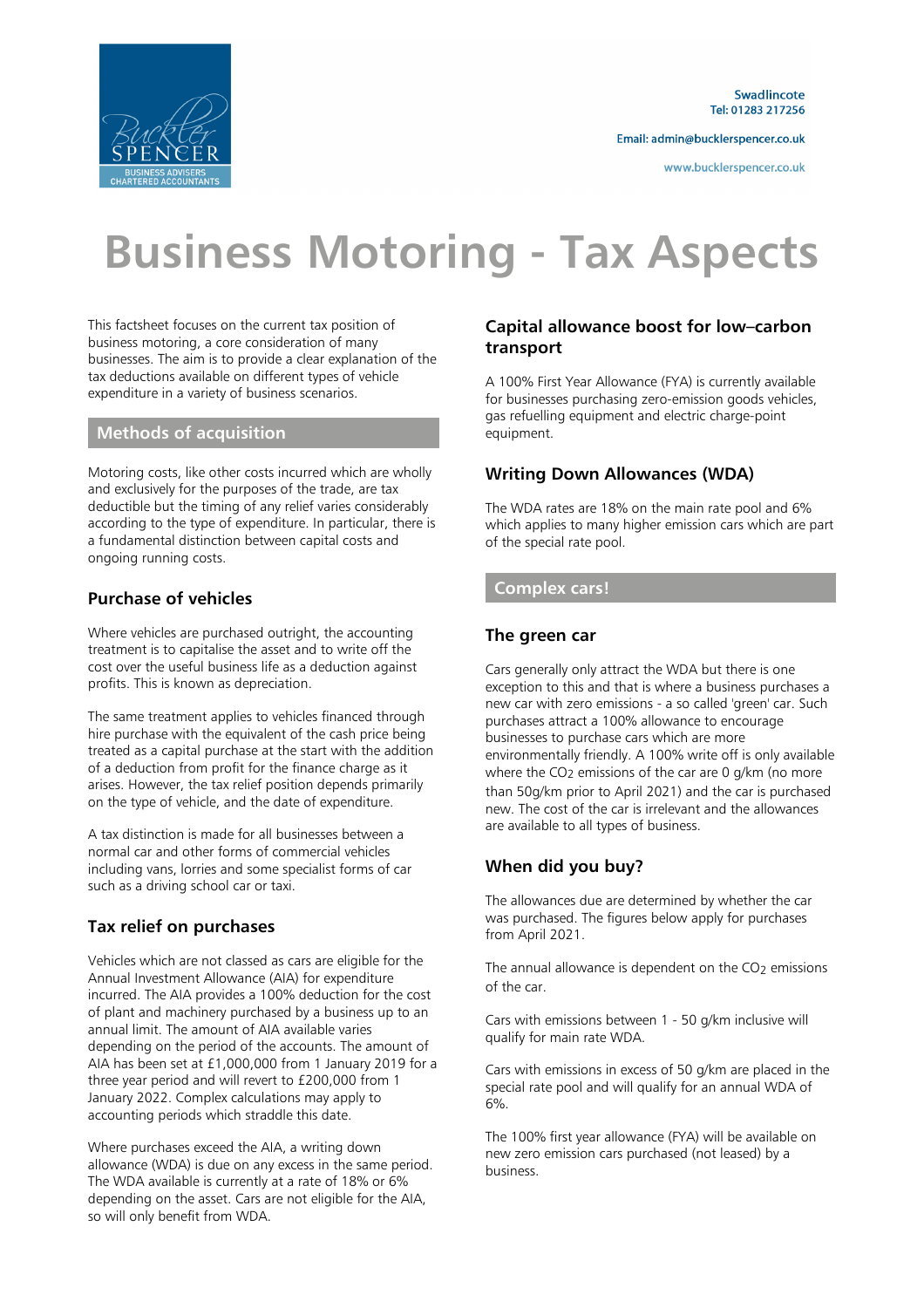If a used car is purchased with CO<sub>2</sub> emissions of 0g/km, this will be placed in the main pool and will receive an annual allowance of 18%.

#### **Non-business cars**

Any cars used by the self employed where there is part non–business use will still be separately allocated to a single asset pool. The annual allowance will initially be based on the  $CO<sub>2</sub>$  emissions and then the available allowance will be restricted for the private use element.

## **Example**

A company purchases two cars for £20,000 in its 12 month accounting period to 31 March 2022. The dates of purchase and  $CO<sub>2</sub>$  emissions are as follows:

| White car  | <b>Blue</b> car |
|------------|-----------------|
| 1 May 2021 | 1 May 2021      |
| 45         | 80              |

Allowances in the year to 31 March 2022 relating to these purchases will be:

| White car (main pool  | <b>Blue car (special rate</b> |
|-----------------------|-------------------------------|
| as emissions up to 50 | pool as emissions             |
| g/km)                 | more than 50 g/km)            |
| £20,000 @ 18% =       | £20,000 @ 6% =                |
| £3,600                | £1,200                        |

In the following year to 31 March 2023 the allowances will be:

| White car       | <b>Blue</b> car |
|-----------------|-----------------|
| £16,400 @ 18% = | £18,800 @ 6% =  |
| £2,952          | £1,128          |

## **Disposals**

Where there is a disposal of plant and machinery from the main or special rate pools any balance of expenditure, after taking into account sale proceeds, continues to attract the annual allowance.

Where there is a disposal of a car held in a single asset pool, the disposal proceeds are deducted from the balance of the pool and a balancing allowance or a balancing charge is calculated to clear the balance on the pool.

This applies to any cars used by the self employed with part non business use whenever purchased.

# **What if vehicles are leased?**

The first fact to establish with a leased vehicle is whether the lease is really a rental agreement or whether it is a type of purchase agreement, usually referred to as a finance lease. This is because there is a distinction between the accounting and tax treatment of different types of leases.

## **Tax treatment of rental type operating leases (contract hire)**

The lease payments on operating leases are treated like rent and are deductible against profits. However where the lease relates to a car there may be a portion disallowed for tax.

From April 2021 a disallowance of 15% will apply for cars with  $CO<sub>2</sub>$  emissions which exceed 50 g/km.

#### **Example**

Contract signed 1 July 2021 by a company:

The car has CO<sub>2</sub> emissions of 86g/km and a £6,000 annual lease charge. The disallowed portion would be £900 (15%) so £5,100 would be tax deductible.

# **Tax treatment of finance leased assets**

These will generally be included in your accounts as fixed assets and depreciated over the useful business life but as these vehicles do not qualify as a purchase at the outset, the expenditure does not qualify for capital allowances unless classified as a long funded lease. Tax relief is generally obtained instead by allowing the accounting depreciation and any interest/finance charges in the profit and loss account – a little unusual but a simple solution!

## **Private use of business vehicles**

The private use of a business vehicle has tax implications for either the business or the individual depending on the type of business and vehicle.

#### **Sole traders and partners**

Where you are in business on your own account and use a vehicle owned by the business – irrespective of whether it is a car or van – the business will only be able to claim the business portion of any allowances. This applies to capital allowances, rental and lease costs, and other running costs such as servicing, fuel etc.

## **Providing vehicles to employees**

Where vehicles are provided to employees irrespective of the form of business structure – sole trader/partnership/ company – a taxable benefit generally arises for private use. A tax charge will also apply where private fuel is provided for use in an employer provided vehicle. For the employer such taxable benefits attract 13.8% Class 1A National Insurance.